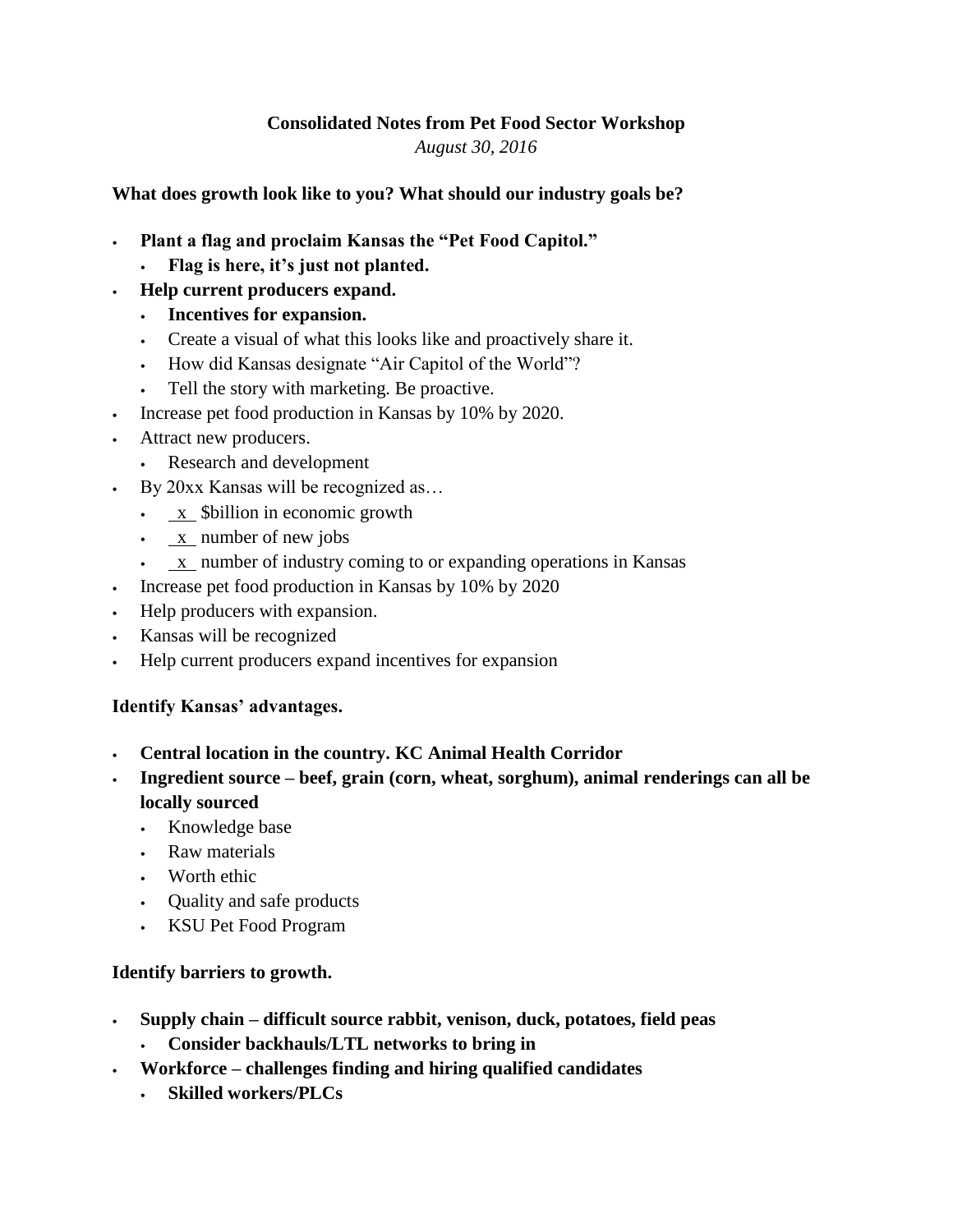- **Seamer mechanics**
- **Connect to high school/technical programs – show career paths**
- **Consumer trends – fastest growing segment is "grain-free"**
- Lack of four lane roads and infrastructure.
- Rail rates for single car shipments.
- Unrealistic FDA regulations
- Testing lab located in Kansas.
- Entry level housing
- Water resources and costs affect efforts to recruit new companies.
- Centralized source for packaging and labeling requirement help/assistance.
	- Need consumer education (grains: they are not bad)
	- Ancient grains
	- Alternative crops

# **Identify untapped opportunities and ideas for growth.**

- **Incubator – equipment, expertise, venture capital, K-State**
	- **Invest**
- **Quality certification – pet food safety training and certification program**
	- **Non-credit/continuing education**
		- **Credit**
		- **AA/BA/Masters/PhD**
- **Industry organization – an organization to speak collectively for pet food manufacturers**
	- **Foundation**
	- **Who is the community of interest/practice lead?**
- Mapping and optimizing a Kansas/region based supply chain from raw materials/inputs through finished goods – help each other grow!
- Utilize additional support, like grants (STEP, etc.), for sustained options in growth.
- Traditional/nontraditional opportunities (animal health, bio, NBAF, etc.)
- Make KSU Pet Food Program the flagship of North American pet industry.
	- Investment needed

## **What do we do next? What's our action plan?**

- **What is the best first step to bring in incubators?**
	- **Reply - need to declare that we are pet food capitol of the world and then market that we are in the middle of the pet food corridor. Once declared then that will bring in the incubators.**